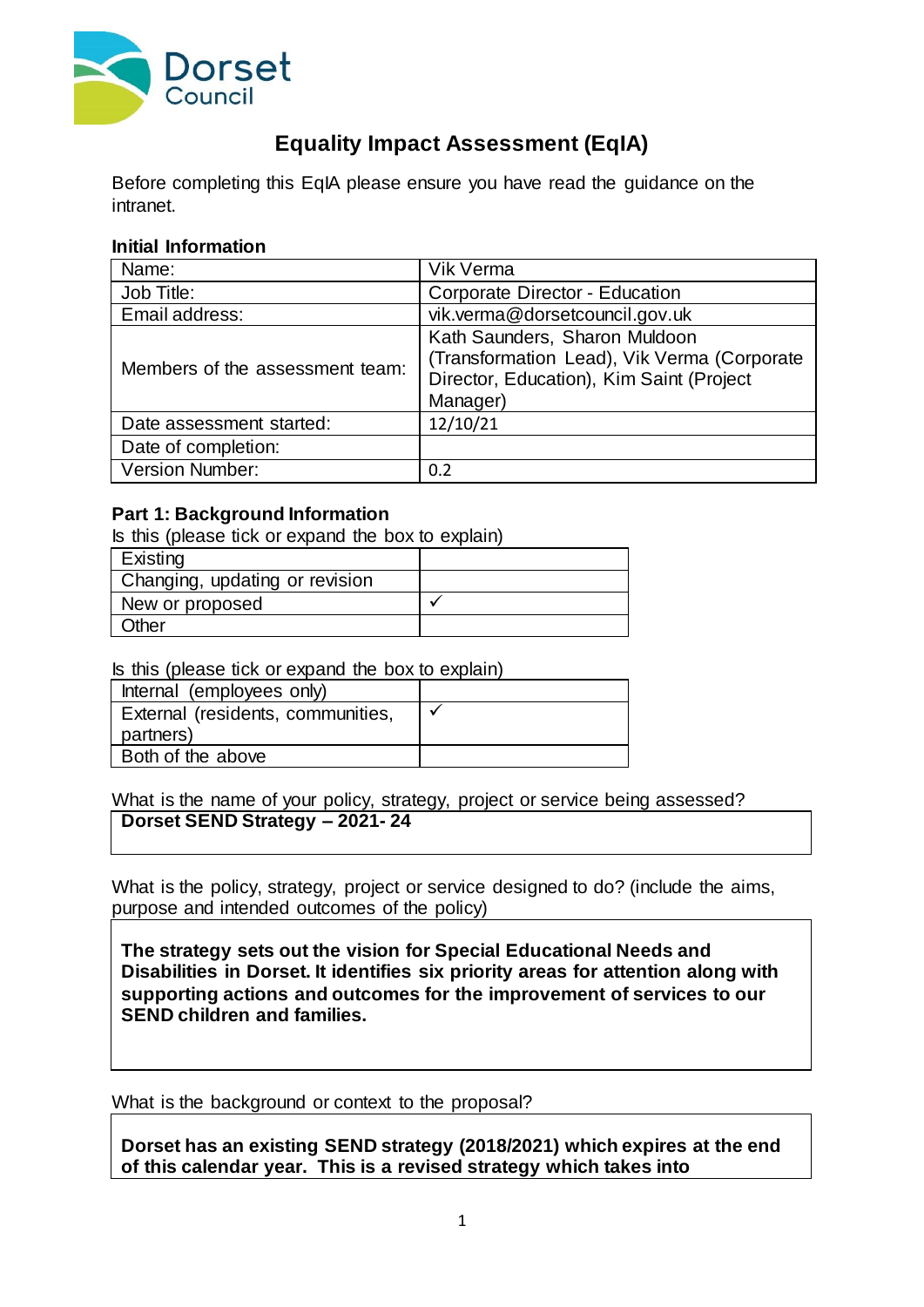**consideration the progress made over the last 3 years and sets out new strategic priorities for Dorset.**

## **Part 2: Gathering information**

What sources of data, information, evidence and research was used to inform you about the people your proposal will have an impact on?

- Review of progress against the original SEND strategy utilising established SEND performance datasets within the Council and national Department for Education measures on SEND outcomes.
- Review of other Local Authority SEND Strategies as a check and balance measure.
- Finance data historical spend in previous years and projected spend via the Medium Term Financial Plan
- Dorset Council's SEND Performance Data
- School Attainment data
- Benchmarking against other similar Local Authorities
- Local SEND Sufficiency Projections -Commissioning and Finance data
- Dorset SEND Parent Carer Survey 2021
- Consultation and engagement with Dorset Clinical Commissioning Group.
- Consultation with stakeholders through Dorset Parents and Carer Council.

What did this data, information, evidence and research tell you?

**The analysis of the data collected supported both the identification and agreement from the partnership (Dorset Clinical Commissioning Group and Dorset Parent Carer Council) to the vision and the six strategic priorities for SEND in Dorset. These priorities are:**

- **1. Early Identification and Support**
- **2. Inclusion**
- **3. SEND Pathway**
- **4. SEND Sufficiency and Provision**
- **5. Transformation and Preparation for Adulthood**
- **6. Managing Money and Resources.**

The SEND Strategy has been developed in order to improve outcomes for children and young people and achieve financial sustainability. The strategy proposes to achieve the shift in focus of support for children and young people with special educational needs and disability to an earlier intervention and support stage and reduce our reliance on high cost placements in the non-maintained and independent sector.

Is further information needed to help inform this proposal?

**n/a**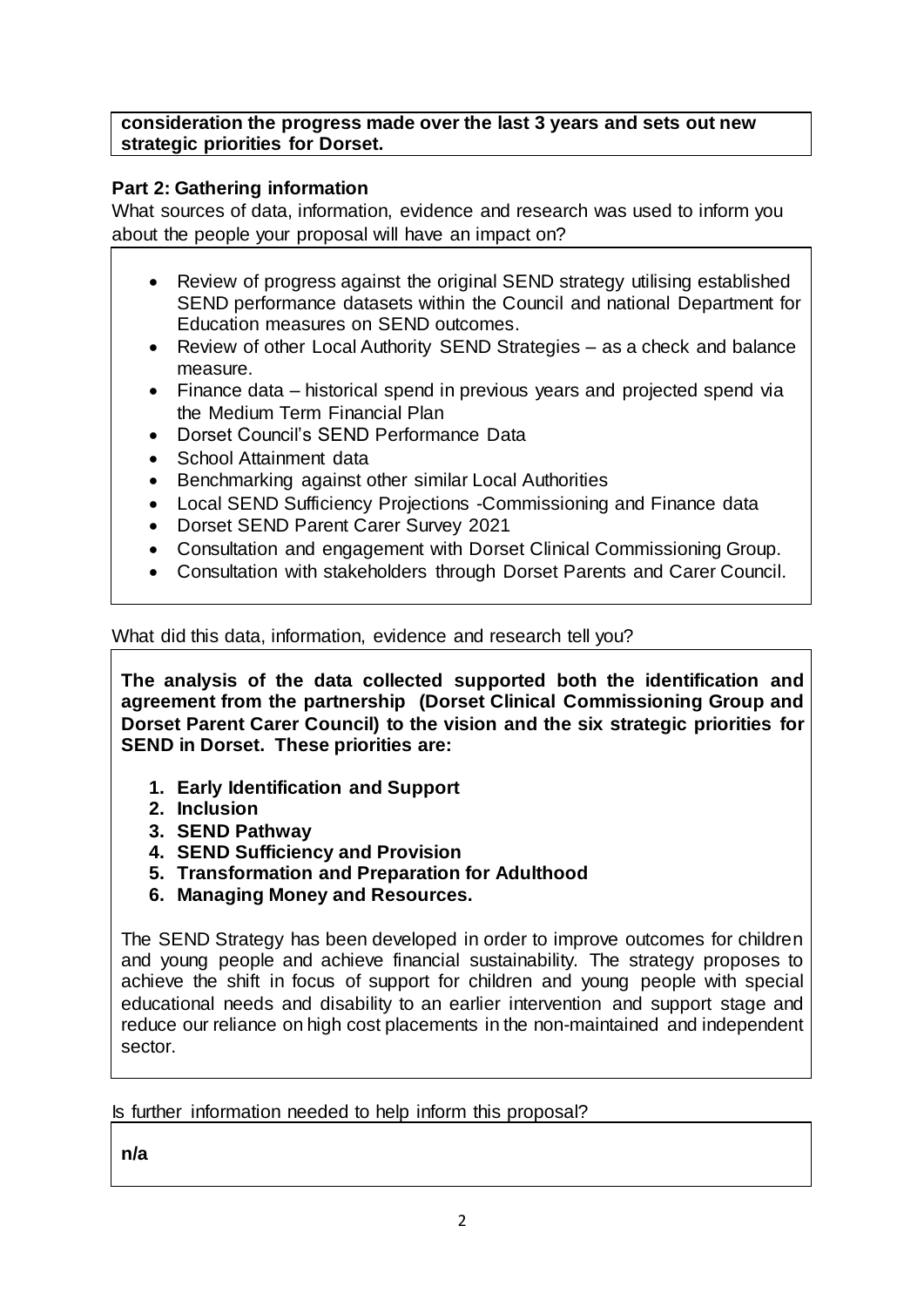## **Part 3: Engagement and Consultation**

What engagement or consultation has taken place as part of this proposal?

**We have worked to coproduce this strategy with Dorset Parent Carer Council and Dorset Clinical Commissioning Group in updating and refreshing the SEND Strategy.**

How will the outcome of consultation be fed back to those who you consulted with?

**Dorset Parent Council has been involved in the process and has contributed towards the Strategy.**

**The SEND Strategy will be available through the Local Offer pages and feedback will be used to inform onward developments through coproduction with all SEND children, young people, parents and carers. Any subsequent changes to Services arising from the delivery of this strategy will be subject to further EQIA processes.**

**Please refer to the Equality Impact Assessment Guidance before completing this section.**

Not every proposal will require an EqIA. If you decide that your proposal does **not** require an EqIA, it is important to show that you have given this adequate consideration. The data and research that you have used to inform you about the people who will be affected by the policy should enable you to make this decision and whether you need to continue with the EqIA.

## **Please tick the appropriate option:**

| An EqlA is required                          |  |
|----------------------------------------------|--|
| (please continue to Part 4 of this document) |  |
| An EqlA is <b>not</b> required               |  |
| (please complete the box below)              |  |

This policy, strategy, project or service does not require an EqIA because:

Name: Contract Market Manager of Market Job Title: Date: Date:

Please send a copy of this document to [Diversity & Inclusion Officer](mailto:Susan.Ward-Rice@dorsetcc.gov.uk)

#### **Next Steps:**

- The EqIA will be reviewed by Business Intelligence & Communications and if in agreement, your EqIA will be signed off.
- If not, we will get in touch to chat further about the EqIA, to get a better understanding.

**Part 4: Analysing the impact**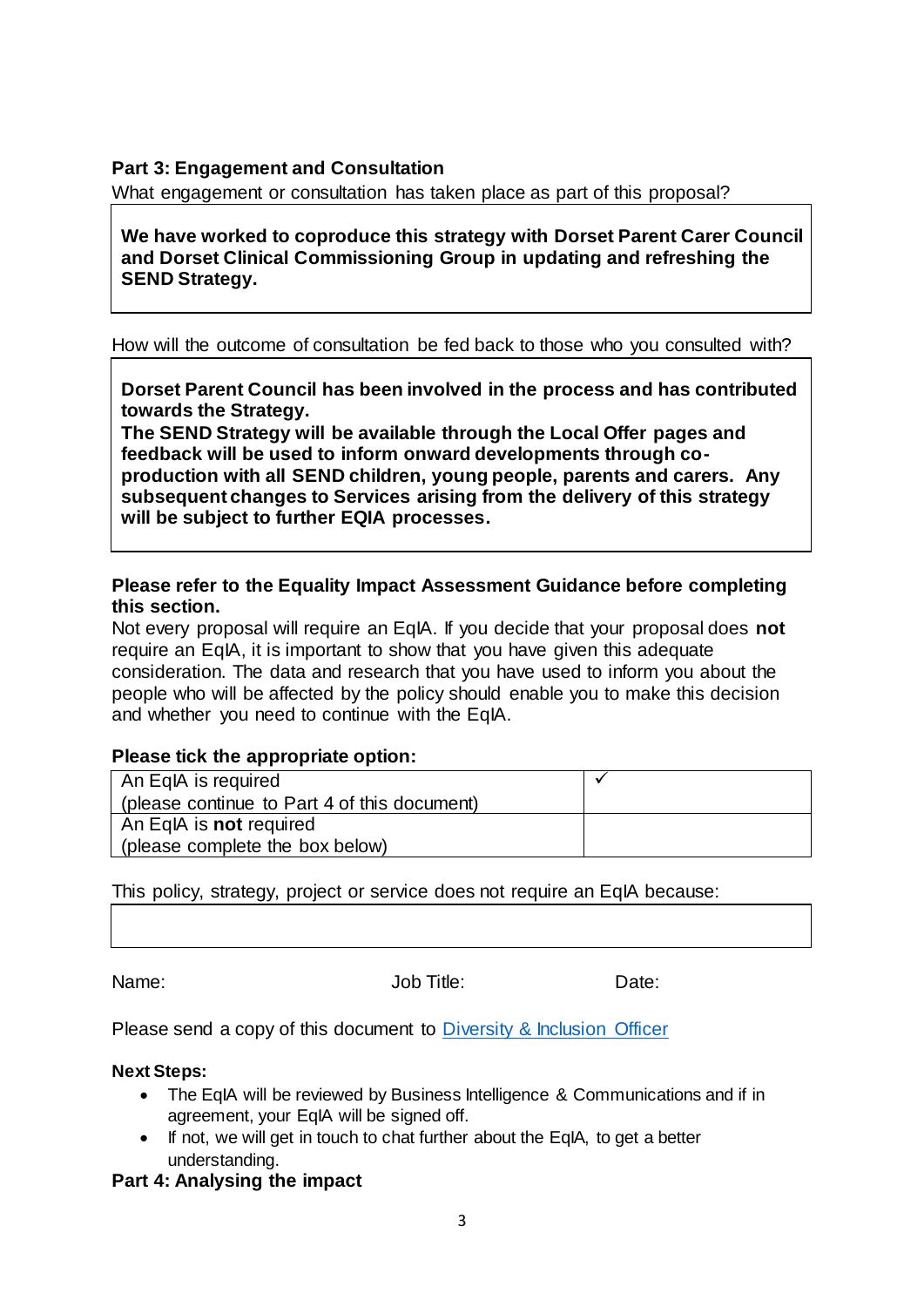Who does the service, strategy, policy, project or change impact?

- If your strategy, policy, project or service contains options you may wish to consider providing an assessment for each option. Please cut and paste the template accordingly.

For each protected characteristic please choose from the following options:

- Please note in some cases more than one impact may apply – in this case please state all relevant options and explain in the 'Please provide details' box.

| Positive Impact | the proposal eliminates discrimination, advances equality of<br>opportunity and/or fosters good relations with protected<br>groups. |
|-----------------|-------------------------------------------------------------------------------------------------------------------------------------|
| Negative Impact | • Protected characteristic group(s) could be disadvantaged or<br>discriminated against                                              |
| Neutral Impact  | • No change/ no assessed significant impact of protected<br>characteristic groups                                                   |
| Unclear         | Not enough data/evidence has been collected to make an<br>informed decision.                                                        |

| Age:                                  | Positive Impact                                                                                                                                                                                                                                                                                                                                                                                                                                                                                                                                                          |
|---------------------------------------|--------------------------------------------------------------------------------------------------------------------------------------------------------------------------------------------------------------------------------------------------------------------------------------------------------------------------------------------------------------------------------------------------------------------------------------------------------------------------------------------------------------------------------------------------------------------------|
| What age bracket does<br>this affect? | All ages                                                                                                                                                                                                                                                                                                                                                                                                                                                                                                                                                                 |
| Please provide details:               | Maternity services through Early Years, Statutory school<br>age to school leavers, community services & adult<br>services.<br>Early identification and support implemented across all<br>ages giving early access to support and intervention.<br>Improved transition for young people and support for<br>them in preparing for adulthood.<br>Increase in $post - 16$ and $post - 19$ pathways as<br>$\bullet$<br>pathways are improved.<br>Increasing 6 employment focussed pathways through<br>$\bullet$<br>increasing our adult learning and employment<br>provision. |

| Disability:<br>(including physical,<br>mental, sensory and<br>progressive conditions) | Positive Impact                                                                                                                                             |
|---------------------------------------------------------------------------------------|-------------------------------------------------------------------------------------------------------------------------------------------------------------|
| Does this affect a<br>specific disability group?                                      | Commission & provide a range of universal & specialist<br>services for a range of disabilities.                                                             |
| Please provide details:                                                               | Commissioning & delivery of high quality & value for<br>money specialist services that support disability<br>requirements delivered locally where possible. |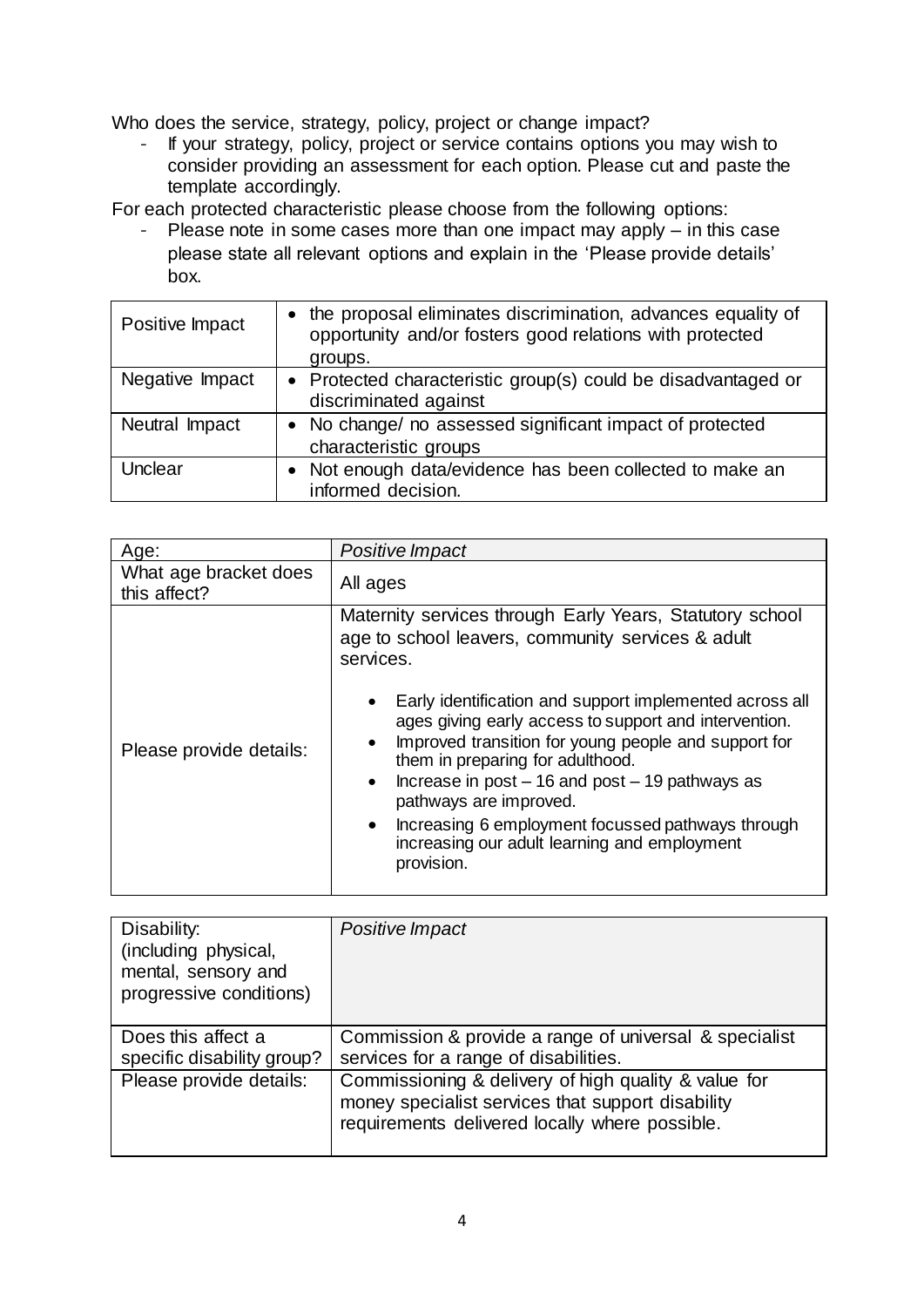| Early identification and support removes lengthy statutory<br>assessment process before the delivery of more timely<br>and appropriate services.                                                                                                                                                              |
|---------------------------------------------------------------------------------------------------------------------------------------------------------------------------------------------------------------------------------------------------------------------------------------------------------------|
| Establishing a commitment to Inclusion and support for<br>our SEND children and young people reduces exclusions<br>from settings.                                                                                                                                                                             |
| The Graduated Approach requires partners and<br>educational settings to deliver more services and<br>outcomes in pre-statutory phase. Provision closer to<br>home and market management means that improved<br>local school provision will reduce travel distances and<br>time for children and young people. |

| Gender Reassignment<br>& Gender Identity: | Positive Impact                                                                        |
|-------------------------------------------|----------------------------------------------------------------------------------------|
| Please provide details:                   | Our person centred approach means that SEND services<br>will support individual plans. |

| Pregnancy and<br>maternity: | <b>Neutral Impact</b>                                                                                      |
|-----------------------------|------------------------------------------------------------------------------------------------------------|
| Please provide details:     | It is not expected that this characteristic will be positively<br>or negatively affected by this strategy. |

| Race and Ethnicity:     | <b>Neutral Impact</b>                                                                                      |
|-------------------------|------------------------------------------------------------------------------------------------------------|
| Please provide details: | It is not expected that this characteristic will be positively<br>or negatively affected by this strategy. |

| Religion or belief:     | Neutral Impact                                                                                             |
|-------------------------|------------------------------------------------------------------------------------------------------------|
| Please provide details: | It is not expected that this characteristic will be positively<br>or negatively affected by this strategy. |

| Sexual orientation:     | Positive Impact                                                                                                                   |
|-------------------------|-----------------------------------------------------------------------------------------------------------------------------------|
| Please provide details: | Commissioning & delivery of high quality & value for<br>money specialist services that support requirements<br>delivered locally. |

| Sex (consider both men<br>and women): | Neutral Impact                                                                                             |
|---------------------------------------|------------------------------------------------------------------------------------------------------------|
| Please provide details:               | It is not expected that this characteristic will be positively<br>or negatively affected by this strategy. |

| Marriage or civil | Neutral Impact |
|-------------------|----------------|
| partnership:      |                |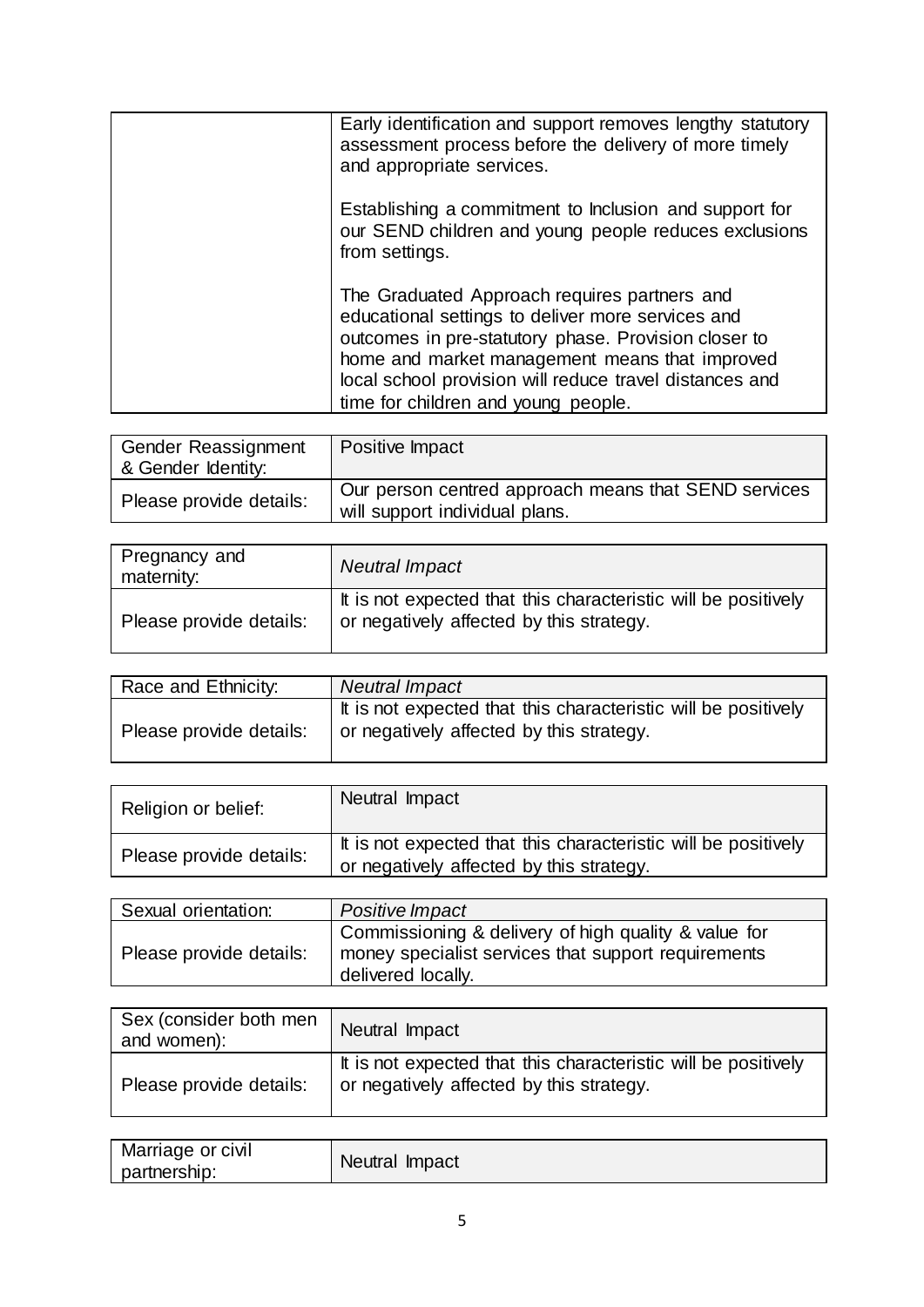| Please provide details: | It is not expected that this characteristic will be positively<br>I or negatively affected by this strategy. |
|-------------------------|--------------------------------------------------------------------------------------------------------------|
|                         |                                                                                                              |

| Carers:                 | Positive Impact                                                                                                                                  |
|-------------------------|--------------------------------------------------------------------------------------------------------------------------------------------------|
| Please provide details: | Commissioning & delivery of high quality & value for<br>money specialist services that support requirements<br>delivered locally where possible. |

| Rural isolation:        | Neutral Impact                                                                                             |
|-------------------------|------------------------------------------------------------------------------------------------------------|
| Please provide details: | It is not expected that this characteristic will be positively<br>or negatively affected by this strategy. |

| Single parent families: | Neutral Impact                                                                                             |
|-------------------------|------------------------------------------------------------------------------------------------------------|
| Please provide details: | It is not expected that this characteristic will be positively<br>or negatively affected by this strategy. |

| Specialist support for Care Leavers & vulnerable young<br>people transitioning into adulthood will be improved<br>Please provide details:<br>through an increased focus on employment, education<br>and training. | Social & economic<br>deprivation: | Positive Impact |
|-------------------------------------------------------------------------------------------------------------------------------------------------------------------------------------------------------------------|-----------------------------------|-----------------|
|                                                                                                                                                                                                                   |                                   |                 |

| <b>Armed Forces</b><br>communities | Neutral Impact                                                                                             |
|------------------------------------|------------------------------------------------------------------------------------------------------------|
| Please provide details:            | It is not expected that this characteristic will be positively<br>or negatively affected by this strategy. |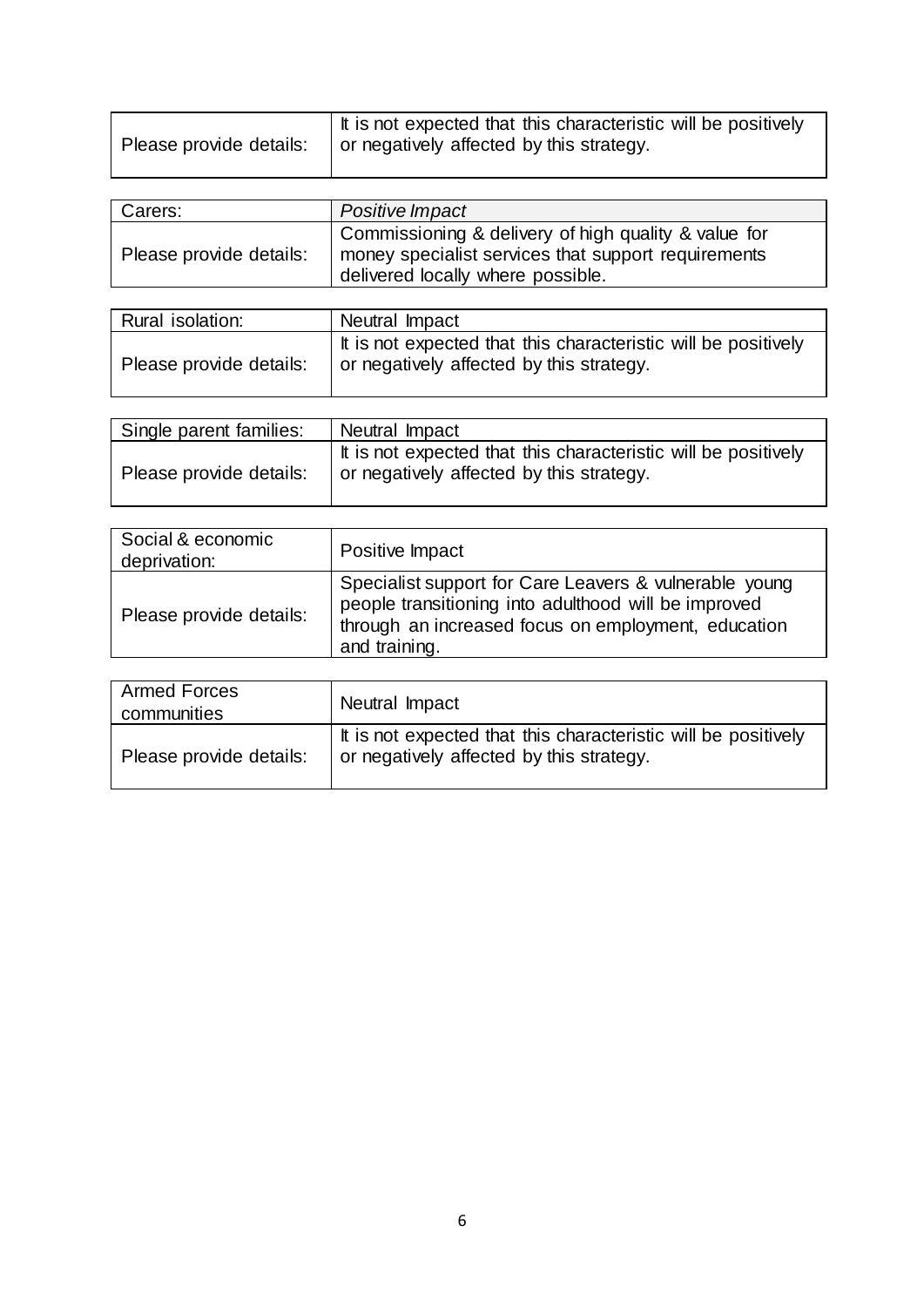## **Part 5: Action Plan**

Provide actions for **positive, negative** and **unclear** impacts.

If you have identified any **negative** or **unclear** impacts, describe what adjustments will be made to remove or reduce the impacts, or if this is not possible provide justification for continuing with the proposal.

| <b>Issue</b> | Action to be taken                                                                                                                                                                               | Person(s) responsible | Date to be<br>completed by |
|--------------|--------------------------------------------------------------------------------------------------------------------------------------------------------------------------------------------------|-----------------------|----------------------------|
|              | Following sign off to discuss the SEND Strategy to the Best<br>Education for All Sub Group and agree the partnership<br>performance data set needed to measure progress against<br>the strategy. | Vik Verma             | December 2021              |
|              |                                                                                                                                                                                                  |                       |                            |
|              |                                                                                                                                                                                                  |                       |                            |
|              |                                                                                                                                                                                                  |                       |                            |

# **EqIA Sign Off**

| Officer<br>* completing this EqlA:                  | Vik Verma              | Date. | 12/10/21 |
|-----------------------------------------------------|------------------------|-------|----------|
| Equality<br>Lead:                                   | <b>Becky Forrester</b> | Date: | 21/10/21 |
| <b>Equality &amp; Diversity Action Group Chair:</b> |                        | Date: |          |

## **Next Steps:**

- Please send this draft EqIA to: [Diversity & inclusion Officer](mailto:Susan.Ward-Rice@dorsetcc.gov.uk)
- The report author will be invited to an Equality & Diversity Action Group (these are held monthly dates are available on the intranet)
- The Equality & Diversity Action Group will review the EqIA and you may be asked to make some alterations